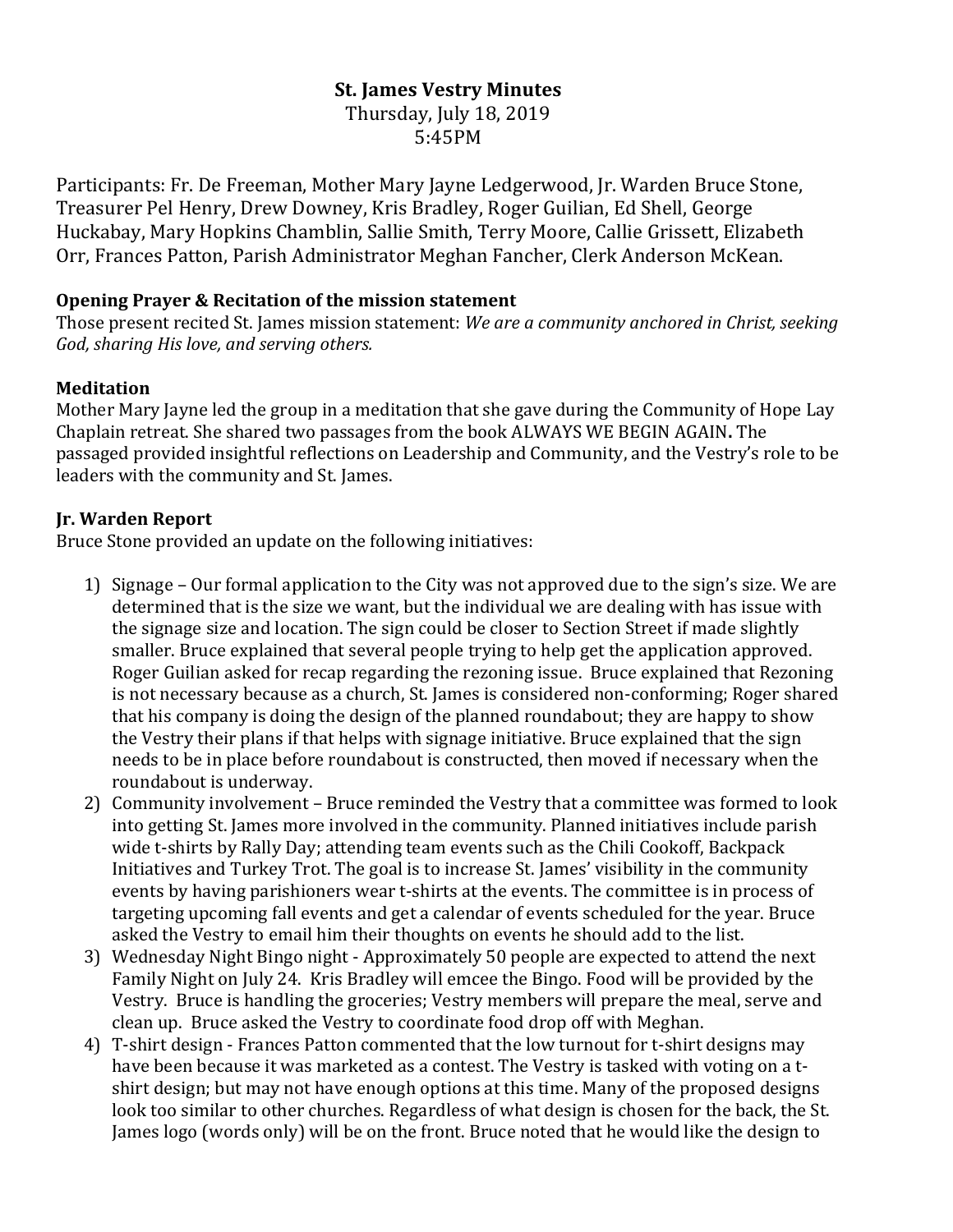incorporate the mission statement. He suggested we use the designs submitted but get some help from artists in congregation to polish one up. Elizabeth Orr suggested getting help from t-shirt design vendor. Frances Patton agreed to help finalize t-shirt design. 

#### **Stewardship – Consecration Sunday** - De

Father De directed Vestry members to Page 9 of the NEW CONSECRATION SUNDAY STEWARDSHIP PROGRAM booklet which outlines the step by step implementation of Consecration Sunday. It is an 8-week program, culminating with Consecration Sunday. Father De is targeting October 6. Each Vestry member will have to make a commitment to being in town and at the church the two Sundays prior to October 6 (Sept 22 and Sept 29) because of roles they agreed to play. Those assigned must be nailed down before Father De starts to put the initial steps into play. See March retreat / Apr minutes for roles assigned.

Step 1 – *Guest Speaker.* A guest speaker must be identified. Several candidates were discussed. Bruce Stone asked if moving Consecration Sunday further back into October was an option, but calendar may restrict that. Alabama and Auburn football schedules were checked and look clear.

Step 2: *Three visits.* Guest leader decides on and schedules three trips to the church three weeks prior to Consecration Sunday

Step 3: *Publicity.* Letterhead must be prepared for communications related to Consecration Sunday. For this purpose, a person needs to be identified to handle publicity. Teddy Faust and Travis Youngblood Pecot have tentatively agreed to serve as co -chairs for Consecration Sunday;

Step 4: *Celebration Luncheon.* A catered luncheon is called for in the book; but a small brunch is also suggested after each service. Father De emphasized this step's execution is very dependent on vestry. The book mentioned that 20-60% higher participation should be expected at a Consecration Sunday luncheon. Additional seating will need to be set up outside to accommodate. Terry Moore asked if you could have a single service and then hold lunch at Nix Center. Father De explained that the goal is to reach attendance comparable to Christmas and Easter Sundays, approximately 1200 people total. To achieve that we need to maintain our normal service times. Mary Hopkins Chamblin noted that the luncheon needs to be convenient to parishioners; occurring immediately after the service and on site. To accommodate the high attendance and appeal to families, several Vestry members suggested reception style vs a sit-down meal.

Step 5: *Sunday Service Announcements.* On September 22 (two weeks prior) and September 29 (one week prior) a Consecration Sunday announcement and request for luncheon RSVPs is required of those assigned to those tasks. De explained that an organized effort is needed to call people to get them to RSVP. De reiterated that this is a Vestry-led stewardship drive.

Step 6: *Guest speaker dinner.* This should occur one week prior to Consecration Sunday.

Step 7 – *Consecration Sunday*. Guest speaker scheduled to preach.

## Step 8 – *Celebration Luncheon on Consecration Sunday*

Father De wants team leaders on board and Vestry needs to get organized regarding what needs to be done. Terry Moore suggested creating a timeline with assignments. Father De refereed to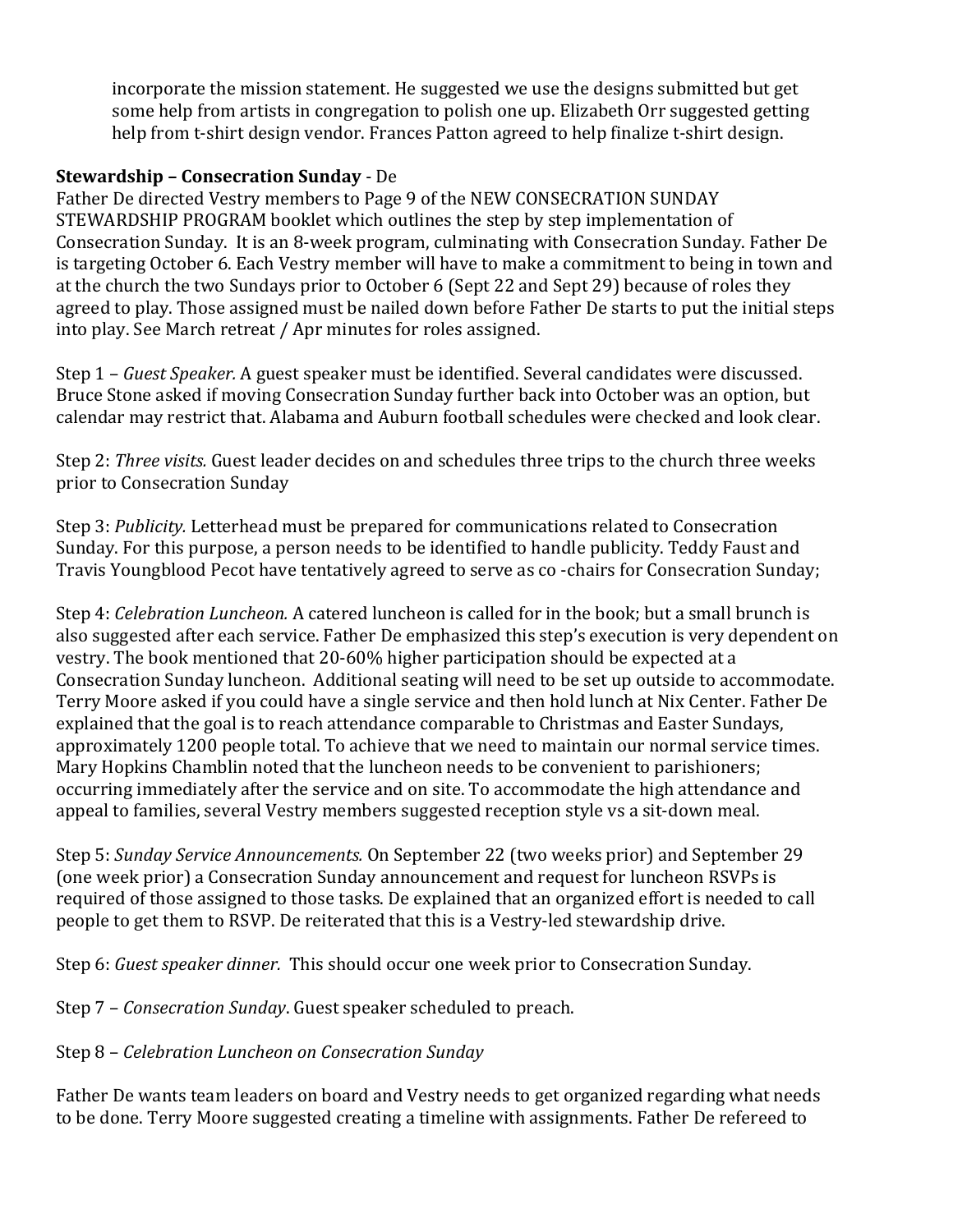booklet which contains step by step instructions. Must read the book! Father De is confirming Consecration Sunday team leaders and cochairs. He noted that everyone is following this program for the first time, so it is important for everyone to be on the same page.

It was suggested that an organizational meeting be scheduled on Aug 25 including the guest leader.

# **Church Updates**

Father De explained that fellowship gatherings have been planned in an effort to get people together to talk about church *before* Rally Day. He requested Vestry members attend the fellowship gatherings and interact with parishioners. The Mill in Fairhope has offered to let us host these family-friendly gatherings on Sunday afternoons. The goal to connect with parishioners on a more personal level, especially new members. Sallie Smith mentioned that the 60s and up age group is seeking more opportunities to connect with one another. Information collected in the small groups revealed people want to be with others in their same stage of life / age range, and they looking for other communities within the church. Vestry members are encouraged to attend all of them or just their own age category. Father De reiterated it would be good to have as many Vestry members as possible. The fellowship gatherings are as follows: 20/30's on August 18; 40/50's on August 25; 60's and up on September 22 (this social will be headed up by Sallie Smith.) All events are 3:30pm – 5:30pm at the Mill. Ice cream provided by St. James; wine and beer will be available for purchase.

Father De reminded Vestry members of the Seminarian summer send-off on July 28; a party to celebrate Kenneth before he heads to Seminary.

## **Executive Committee Meeting Update**

## *School Expansion progress*

St. James School is expanding to accommodate the Kindergarten class. Carpet has been removed from upstairs and from the stairwell to revamp that area. School expansion is on a tight budget, but these updates will enable the Kindergarten class to move into the first room upstairs. We are also creating a hallway so people can access the upstairs level without disrupting that classroom. The library is being revamped to be more intergenerational. The plan is to redo the library; then move Godly Play into library area, add more children's books and move the large table to provide more space.

## *PA system in Green Hall*

We are plugging the old PA system into Green Hall so we don't have to set up and put down each time we use it. The bid of \$5,000 is very reasonable. Executive Committee gave Administration a green light to move forward. Terry Moore moved approve spending \$5,000 on the PA system. George Huckabay seconded the motion; all approved.